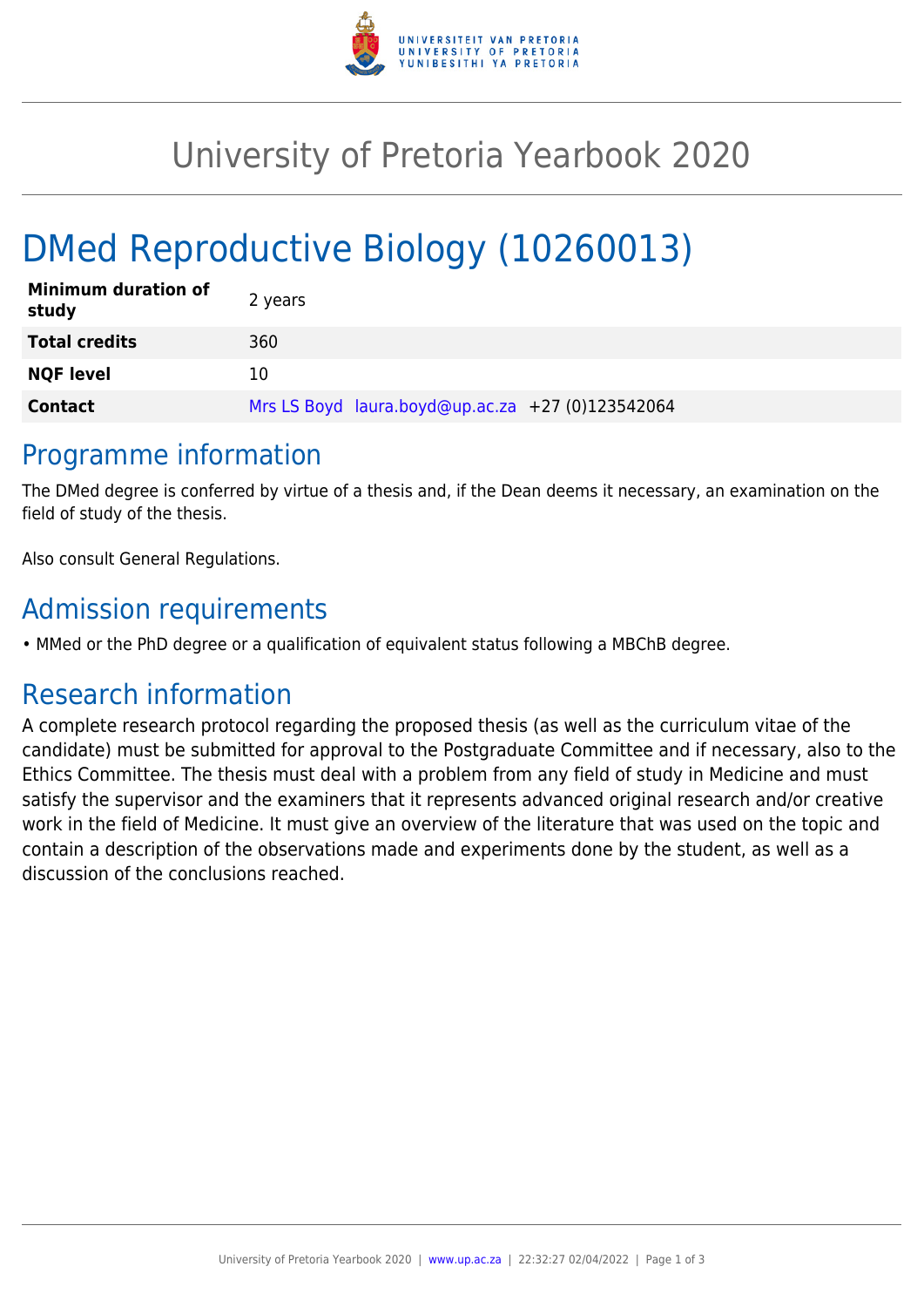

## Curriculum: Year 1

**Minimum credits: 360**

#### **Core modules**

### **Thesis: Reproductive Biology 990 (RBI 990)**

| <b>Module credits</b>         | 360.00                         |
|-------------------------------|--------------------------------|
| <b>Prerequisites</b>          | No prerequisites.              |
| Language of tuition           | Module is presented in English |
| <b>Department</b>             | Obstetrics and Gynaecology     |
| <b>Period of presentation</b> | Year                           |